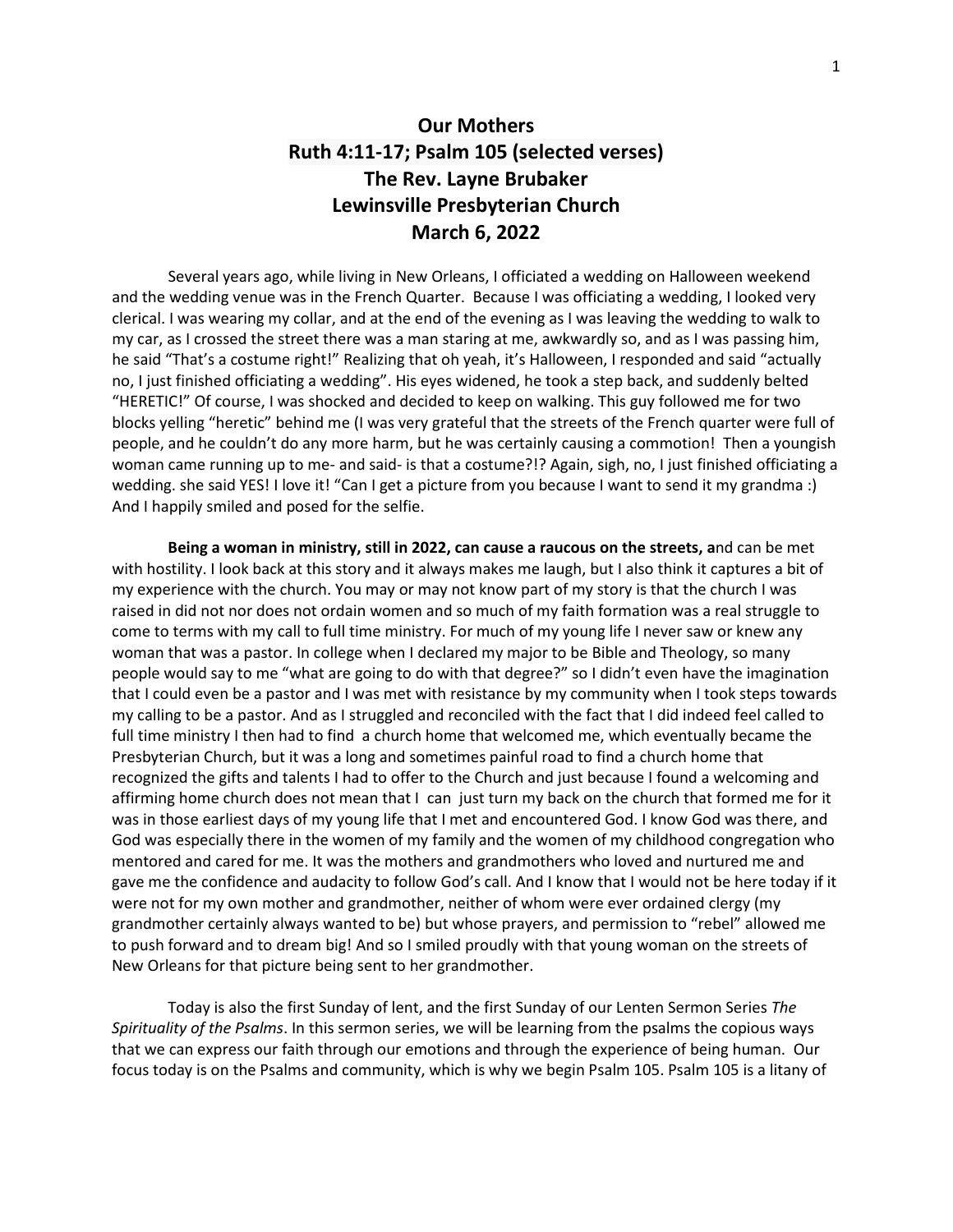praise to God retelling the story of Israel from the call of Abraham, to the settlement in the land of Cannan. This psalm describes God's unfailing goodness…. The psalmist writes:

> *Remember the wonders God has done, God's miracles, and the judgments God pronounced, He brought out his people with rejoicing, his chosen ones with shouts of joy; So that they might keep his precepts and observe his laws.*

The witness of Psalm 105 encourages us to take up the practice of telling our story as both an act of worship and also an act of understanding our call into the future. When I tell my story (as I just did) I can look back and see all the ways that God was faithful to me, and when I reflect on my story I see clearly that my call is to offer welcome and encouragement to those who have historically not felt welcomed or encouraged by the church.

Our congregation is in the midst of celebrating our 175th Anniversary! In our celebration we have been remembering our past (I especially love the 175th Anniversary notebook notes in the bulletin each week) and today we are going to take a cue from Psalm 105 and hear the founding story of our congregation, Lewinsville Presbyterian Church, to hear and celebrate the goodness of God that can transcend and breakthrough in spite of our human tendencies, to just be oh so human. *We learn from Psalm 105 to tell our story is to both celebrate the goodness of God, and also to learn from our past, so that we may hear God's call going into the future.*

March 8th is International Women's day, which is a is a global holiday [celebrated](https://en.wikipedia.org/wiki/List_of_minor_secular_observances#March) annually on March 8 to commemorate the cultural, political, and socioeconomic achievements of women.And so as I was preparing for today I thought there is no better time to look back to celebrate and learn from Lewinsville's founding mothers.

One of my favorite Seminary Professors, Yolanda Peirce in her new book, "In my grandmother's house" introduced me to the term *Grandmother Theology*. Dr. Peirce states that Grandmother theology

*Is rooted in generational wisdom, in the way that time and age and maturity provide an alternative lens through which to know and understand God. In a world eager to promote the newest wunderkind, grandmother theology carries us two or more generations back: to the kitchens, hair salons, gardens, and church basements of older black women who are often invisible in theological discourse but without whom the American Christian church would cease to exist.* Dr. Peirce states*: I had a praying grandmother and nothing I have accomplished would have been possible without her prayers.* 

To prepare for this sermon today I got to sit down with both Roland McElroy and Cathy Saunders, who have both done a lot of historical research on our church community,- and they both helped me begin to understand our church beginnings, and the truth is that the founding of our church is quite the complicated tale. To quote Cathy "It's easy for founding stories to get smoothed over as time goes on, and that can make it seem like conceiving projects and bringing them to fruition in the present day is more frustrating than it was in the past, when in fact it was probably pretty frustrating in the past, too."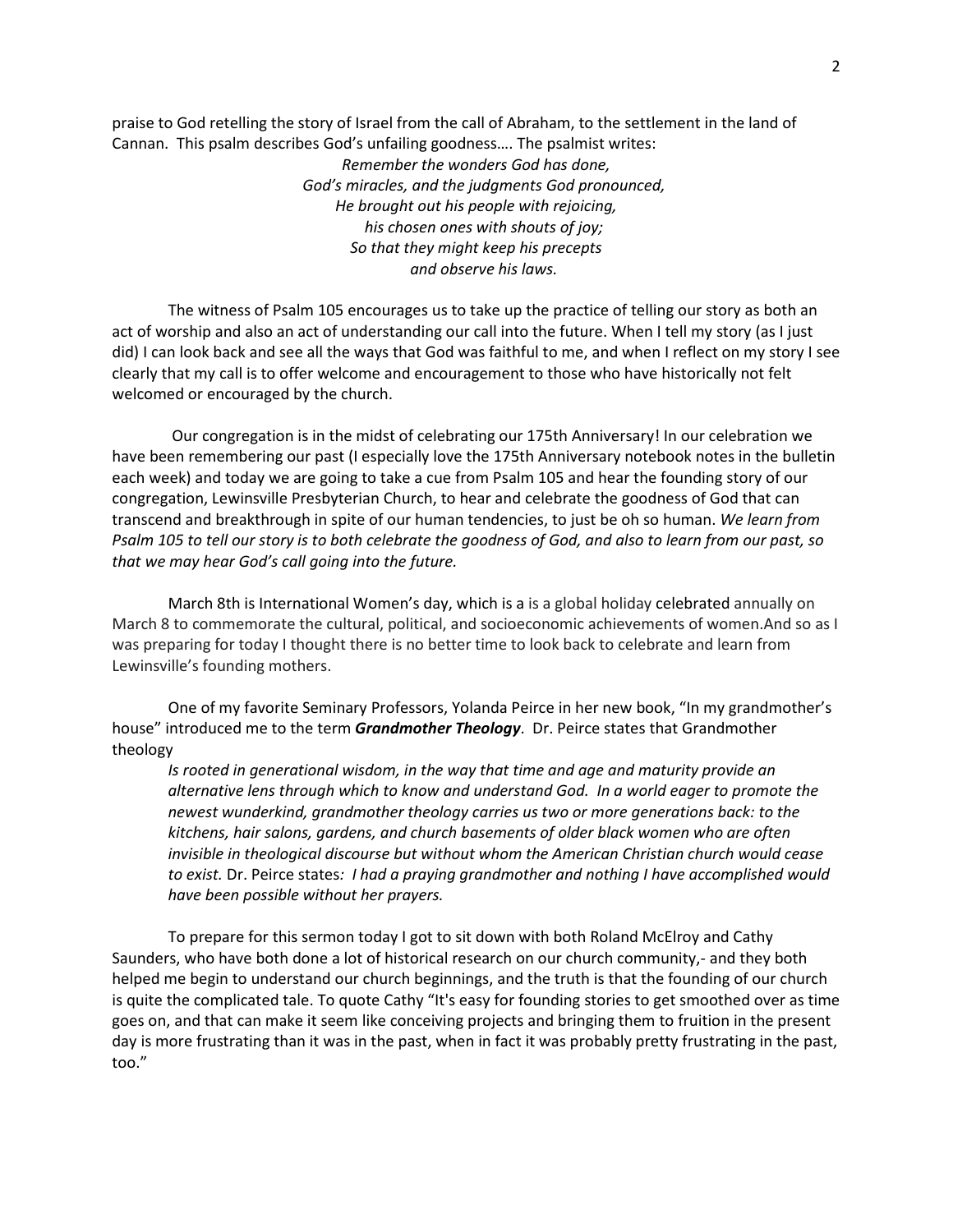So we must begin with Elizabeth Lee Jones (who was sometime referred to as Miss Betty). She was the daughter of Lettice Corbin Turberville Jones, and Elizabeth potentially moved to this area of Virginia as a refugee after the British burned many homes on the Northern Neck of Virginia, where she was born, during the War of 1812. She moved to Lewinsville because her mother's family, the Turberville's, apparently owned land here. It is hard to sift through all the details of why Elizabeth was here and who she lived with (because her parents died when she was young), but it seems that by 1815 Elizabeth lived in Fairfax County and began attending worship services at the home of Rev. Maffitt. While taking part in Rev. Maffit's house church, it appears that Elizabeth had the idea to donate land for a church building. Unfortunately, Elizabeth also died rather young and never got to see her dream of the Lewinsville church realized, but in her will she bequeathed 4 acres of land for a church and church (cemetery). And she designated in her will that Rev Maffit (or another Presbyterian pastor) is to be the pastor of the congregation.

But this is when the story gets a little confounding and confusing- Lewinsville Presbyterian Church was not established or chartered until 1846, meaning that 24 years passed before the church was built and chartered, and sadly Rev. Maffit also passed away before the church could be established. 24 years passed by because Elizabeth's will got all messed up in the drama and gambling debts of her uncle Troilus (every family has a crazy uncle, and Elizabeth's Uncle Trollus was a big problem for her will). I'm not a historian and it is too complicated to explain all the details of 1800's will drama, but basically because Elizabeth was a woman, her will was enmeshed with her uncle's will. And Elizabeth's will could not be enacted until her uncle's debts were settled.

Elizabeth's dream of a church in Lewinsville would have been a lost dream if it had not been for the commitment of two other women. Mary Walker Carter Jones and Martha Corbin Tuberville Ball (I do love that their names are Mary and Martha! And for ease I'm going to refer to them as Mary and Martha for the continuation for this story, Mary was the step- daughter of Rev. Maffit and eventually married Elizabeth's brother, The Commodore Thomas Jones. Martha was Elizabeth's aunt and eventually settled the debts of her brother Trollus, and donated the land that would become Lewinsville Presbyterian Church. Mary was also deeply devoted to the creation of this congregation, encouraging and pushing hew now husband Thomas (Elizabeth's brother) to honor his sister's legacy.

It's interesting to note that The Commodore Thomas Jones is often cited as the founder of our congregation. And he was a founding Trustee, but it seems clear from historical digging that our congregation would not have existed if it were not for the imagination and persistence of Elizabeth, Mary, and Martha. To quote Roland "The Persistence of Women is why we have a church." One reason that "the commodore" is recognized and remembered as the founder of our congregation is that he was a decorated war hero, and he is the most well known and most well documented of the Jones/ Tuberville family, which is typical of history. The stories and actions of men are often the stories that are preserved and the names and actions of women are lost in the passing of history.

And there are some other names: Letty; Amy; Nancy; Belinda; Charlotte; and Cinthia. These are the names of enslaved women who I count as founding mothers of our congregation. To quote Cathy these "women's lives were intimately intertwined with those of Lewinsville's founding mothers, and their labor was essential to running the Ball and Jones households." It is reasonable to believe that they also played an important part in the creation and founding of our congregation. But because they were enslaved, their names and stories are even more lost in the passing of time. We do know that Belinda is buried in our church cemetery. But I believe as we remember and celebrate our history it is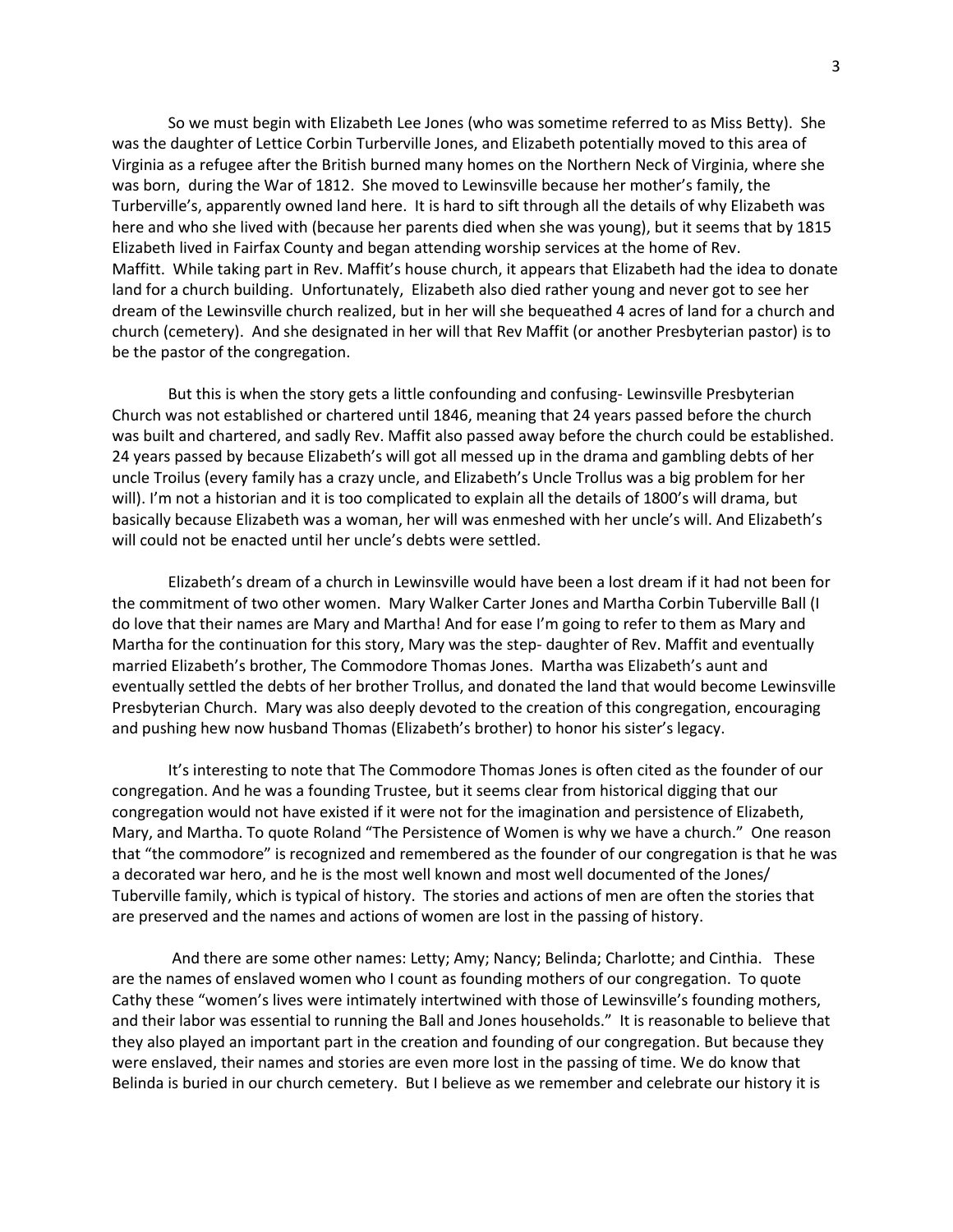important to not lose what little bit of history we have of Letty, Amy, Nancy, Belinda, Charlotte, and Cinthia, which is to remember at the very least their names.

 The Ruth Passage that Spencer read today is one of my most favorite verses in my most favorite book of the Bible. The text today picks up with Boaz at the town gate to "publicly redeem" Ruth and Naomi, and the whole town is a buzz about this good news, or at least thrilled to have something to gossip about :)! The text tells us that all the Elders and the people come forward saying:

*"We are witnesses! May the Lord make the woman who is coming into your home like Rachel and Leah, who together built up the family of Israel. Through the offspring the Lord gives you by this young woman, may your family be like that of Perez, whom Tamar bore to Judah."*

This is a blessing, and it is brimming with excitement, but as a reader it should stand out as odd the historical figures named in this blessing. In this blessing three women are named, Rachel, Leah, and Tamar, it is already weird that the Elders would name women in a blessing for a man, and it is even more odd that these three particular women would be named in a blessing at all. All three women's stories are recorded in the book of Genesis. Rachel and Leah are sisters and also the wives of Jacob. Jacob was tricked into marrying Leah and then had to work and barter to marry Rachel. Rachel and Leah's story is one of being pitted against one another in competition for their husbands love and affection, and competing against one another in bearing children. Leah had many children but did not have the affection of her husband; Rachel had the affection of Jacob but only had two sons and died giving birth to her second child. The story of Tamar is even more salacious. Tamar is the daughter in law of Judah who is passed from son to son and never bearing a child. She eventually is cast out by the family left with nothing. And so she entraps Judah by dressing up like a prostitute and eventually conceiving a son, named Perez, with Judah.

A famous feminist biblical scholar, Phyllis Trible, considers stories like Rachel, Leah, and Tamar's "the Texts of Terror" meaning they are stories in the bible of abuse, exploitation, and violence against women. Rachel, Leah, and Tamar are all women who had to survive in a man's world, and who had to navigate considerable danger and trauma throughout their lives. But what is remarkable is that here in Ruth's story, they are not forgotten, and these women are viewed through new lenses. Instead of being viewed through the lens of pain, competition and scandal they are seen as builders of houses, and mothers of a model family. Here in Ruth The LORD is giving and blessing through female agency.

These women's stories are being recognized as important and their cooperation in the story of God commended. Their stories/names/lives are able to be retrieved by Ruth's story. Ruth's story chooses to remember their names and shine them in a new light, causing them to not be forgotten but rather to be celebrated! Ruth and Boaz are blessed by being a part of Leah, Rachel, and Tamar's Story. As we are blessed to part of Elizabeth, Mary, Martha, Letty, Amy, Nancy, Belinda, Charlotte, and Cinthia's Stories. **\*\*\*\***

Last week Pastor Scott mentioned that he wants us to be a Revelation 7:9 congregation- Rev 7:9 describes a scene at the end of days when there is a great multitude that no one could count, from every nation, tribe, people and language, standing before the throne. Pastor Scott was encouraging us to be a congregation that looks to all people from all places where everyone is welcomed and all people are seen as children of God. When we retell our story what we learn is that if anyone is overlooked, or unheard we take the risk of not hearing all that God has in store for us. When we look at our founding story we see that our roots are with the young, the almost forgotten, the enslaved, and those fleeing war looking for safety, our founding story tells us that we are called to be a congregation that makes